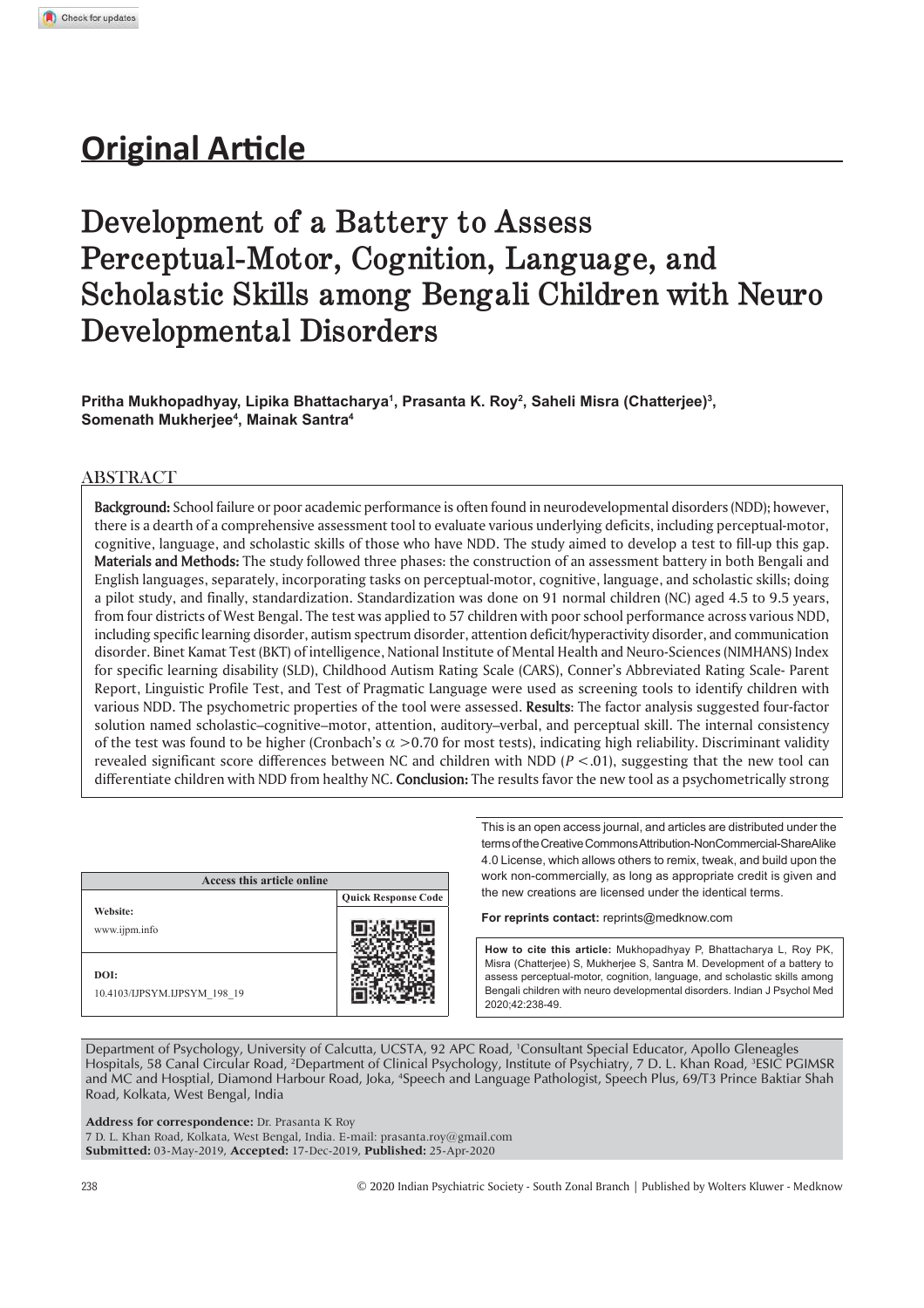tool to assess the scholastic backwardness of children with NDD. It may be further used to create specific profiles for different categories of NDD.

**Key words:** *Assessment battery, cognition, language, perceptual-motor skills, scholastic backwardness* **Key messages:**

- *There is a dearth of a comprehensive battery that identifies scholastic backwardness from the information-processing perspective of children having NDD.*
- A new, culturally sound battery is introduced with acceptable reliability and validity, which may be of help to identify the nature of specific deficits in NDD and to plan intervention.

A congenial and stimulating environment, age-appropriate emotional wellbeing, and sensory, motor, cognitive, and linguistic skills are primary prerequisites for a child to acquire literacy and successfully finish schooling. In India, children dropping out of school is a frequent phenomenon, of which some are because of inadequate ability to acquire scholastic skills (e.g., reading, comprehension (COM), written expression, computation, etc.). Assessment or intervention for these school dropouts is still an uphill task and it is furthermore difficult for the students with neurodevelopmental disorders(NDD). Research has shown that a complex network of neural pathways is responsible for learning.<sup>[1,2]</sup> Even a minimal disruption in this mechanism shows up as an impairment, disability, disorder, or difficulty in a given function. The fifth edition of Diagnostic and Statistical Manual of Mental Disorders (DSM-5)<sup>[3]</sup> categorizes such deficits among young children under NDD, like, autism spectrum disorder (ASD), attention deficit/hyperactivity disorder (ADHD), communication disorder (CD), specific learning disorder (SLD), and intellectual developmental disorder. These conditions often lead to scholastic difficulties, emotional problems, school truancy, and low self-esteem.<sup>[4]</sup>

Today, the revised Rights of Persons with Disabilities (PWD) Act,  $2016^{5}$  is a step to identify and help such children to cope in life; however, unavailability of one standardized tool suitable across the different mediums of school instruction is a major hurdle in evaluating the NDD children with scholastic difficulties. Unfortunately, there is a dearth of a comprehensive psychological assessment tool that may be used across most NDD without intellectual disability to identify kinds of underlying deficits in various domains, including academics. Clinicians choose tests from existing test batteries and translate test items to their regional language. As a result, it might be difficult to get a uniform report that would help decide a management plan. All these necessitate the development of a comprehensive test battery comprising of various

faculties, including perceptual, cognitive, language, and scholastic skills.

Difficulties in scholastic skills (like reading, COM, expression, writing, spelling [SPL], and mathematics) associated with various NDDs can be the result of a deficit in one or more processes of learning.<sup>[6]</sup> The acquisition of these skills requires the brain to process multimodal information in different parts of the brain that constitute the information processing model for mental development.[7] This theory attempts to describe how sensory input is perceived, transformed, reduced, elaborated, stored, retrieved, and used by the human mind. It includes attention mechanisms for bringing in information, working memory for actively manipulating information, and long-term memory for passively holding information so that it can be used in the future.[8]

Identifying the deficits in mechanisms underlying information processing can help in better intervention planning to improve performance and increase self- esteem.<sup>[9]</sup> Most of these findings have been established in western countries on tools standardized on their populations. Some of the tests that are developed in India to tap down many of the above-mentioned functions, like the National Institute of Mental Health and Neuro-Sciences (NIMHANS) Index for SLD, lack originality and are specially designed for a specific NDD group. Moreover, language skill is one important domain in scholastic skills, and it is absent from this tool. Keeping this in mind and considering the heterogeneity of NDD, the current study was conceptualized with the aim to develop an assessment tool to cater to difficulties in learning the scholastic skills among Bengali children with NDD attending Bengali or English medium schools. In addition, it would be more beneficial with respect to interventions if detection of the problems were done at the preprimary level, which is often not covered in most of the existing tests like the diagnostic test of learning disability (DTLD).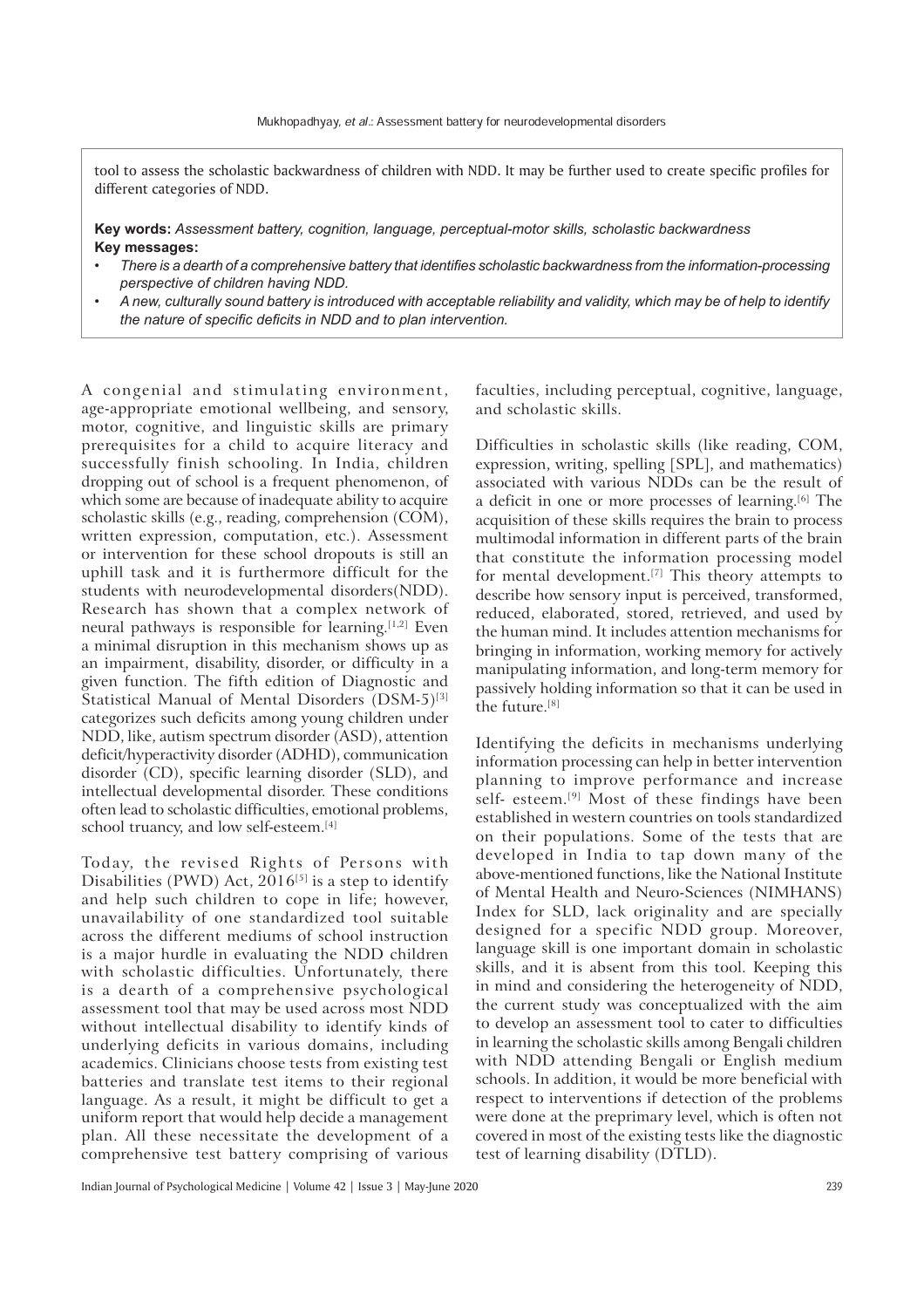# **MATERIALS AND METHODS**

### **Study design**

This study involved three phases, including test construction, pilot study, and standardization. The study was carried out over a period of 5 years from 2012 to 2017 (Phase I- 2 years; Phase II- 1 year, and Phase III- 2 years). The institutional ethics committee approved the study.

## **Phase I: Description and preparation of the battery**

The objective of this phase was to develop a comprehensive test battery to assess scholastic difficulties in terms of information processing deficits among children with NDD. Reading skill deficits may result from deficits in speech perception<sup>[10]</sup> or basic auditory processing,<sup>[11]</sup> poor ocular motor control necessary for spatial coding, $[12]$  or problems in visual attention (VUAT).<sup>[13]</sup> Likewise, the written expression can be affected by cognition, along with problems in language, reading, SPL, or visuomotor skills. Underlying shortcomings that interfere with handwriting performances are poor motor skills, difficult temperament, faulty visual perception of letters and words, and difficulty in retaining visual impressions.[14] Similarly, mathematical learning incorporates language, conceptual, visual-spatial, and memory abilities. Assessing visual organization and reasoning ability was also necessary for students with learning disorders in mathematics.<sup>[15]</sup> Keeping these foundations in mind, the domains were planned and the authors prepared the items. The authors also reviewed available tools to formulate some of the tasks for perceptual-motor, cognitive, and language domains. The scholastic skills were selected in terms of common skills that are prerequisites to pursue schooling and the skills included in the curriculum of government-run schools in West Bengal. Each domain has subdomains, as given in Table 1. The application of the tool was initiated with 4 major domains and 32 specific subdomains that identify different dominant functions from the embedded composite. Details of these functions are mentioned in Table 1.

The items of each subdomain were revised to determine the index of discrimination by gradually increasing the difficulty level of the items. The tasks were open-ended, closed-ended, or semi-open ended. The items developed were sent to experts (child psychiatrists, clinical psychologists, speech-language pathologists, special educators, and primary school teachers) to get their ratings with respect to relevance, appropriateness, and difficulty level of the task for the specific domain. Their suggestions were incorporated and the necessary changes made in the items. Reading COM, written expression, and handwriting tasks were dropped as the experts observed a lack of objectivity in the scoring (these three domains have been worked upon in a subsequent study).

The tool was prepared in the form of three booklets:

- 1. Manual- with instructions on how to execute the tests, answer keys, scoring patterns, identifiers, and codes
- 2. Stimulus booklet- with all the visual stimuli
- 3. Response booklet- with all sociodemographics, closed-ended questions, and worksheets.

# **Phase II: Pilot/Try out phase and establishment of initial validity**

The researchers selected four English medium schools where sensitization programs on scholastic difficulties were conducted. Informed consent was taken from the parents of children from classes I to V with the assent of the children to participate in the study. The children with mother tongue as Bengali only were considered. In the pilot phase, five students (both boys and girls), with appreciable academic performance in the school, were selected from each class. Thus, 25 students were administered the assessment battery in a structured environment in 2 to 3 sessions within a span of 2 weeks. Trained clinical psychologists under the supervision of the researchers carried out the assessment. Based on the results of the pilot phase, the object trail task was removed, as it was too easy for almost all children. The difficulty level of some of the tasks was increased. The final tool was then given to their experts including a neuropsychologist, clinical psychologist, and a special educator. The face validity of the tool was found to be adequate.

# **Phase III: Main phase and standardization**

This phase consisted of two parts. In the first part, the goal was to assess the internal consistency of the subscales. Forty school-going children, as per the inclusion and exclusion criteria mentioned below, were assessed on the newly developed tool. Subtests were introduced in the order as it appears in Table 2. An item-total correlation was also calculated to assess the power of each item in the subdomain, and the less powered (Cronbach  $\alpha$  <0.70)<sup>[18]</sup> items were removed.

Details of the second part are mentioned below.

# **Study population and sample**

School-going children from urban and semi-urban areas of West Bengal state covering four districts (Howrah, Kolkata, North, and South 24 Parganas) were considered for this phase. Two English medium schools from each district were approached where the authors had done sensitization seminars for teachers and parents before. Parental consent and assent of children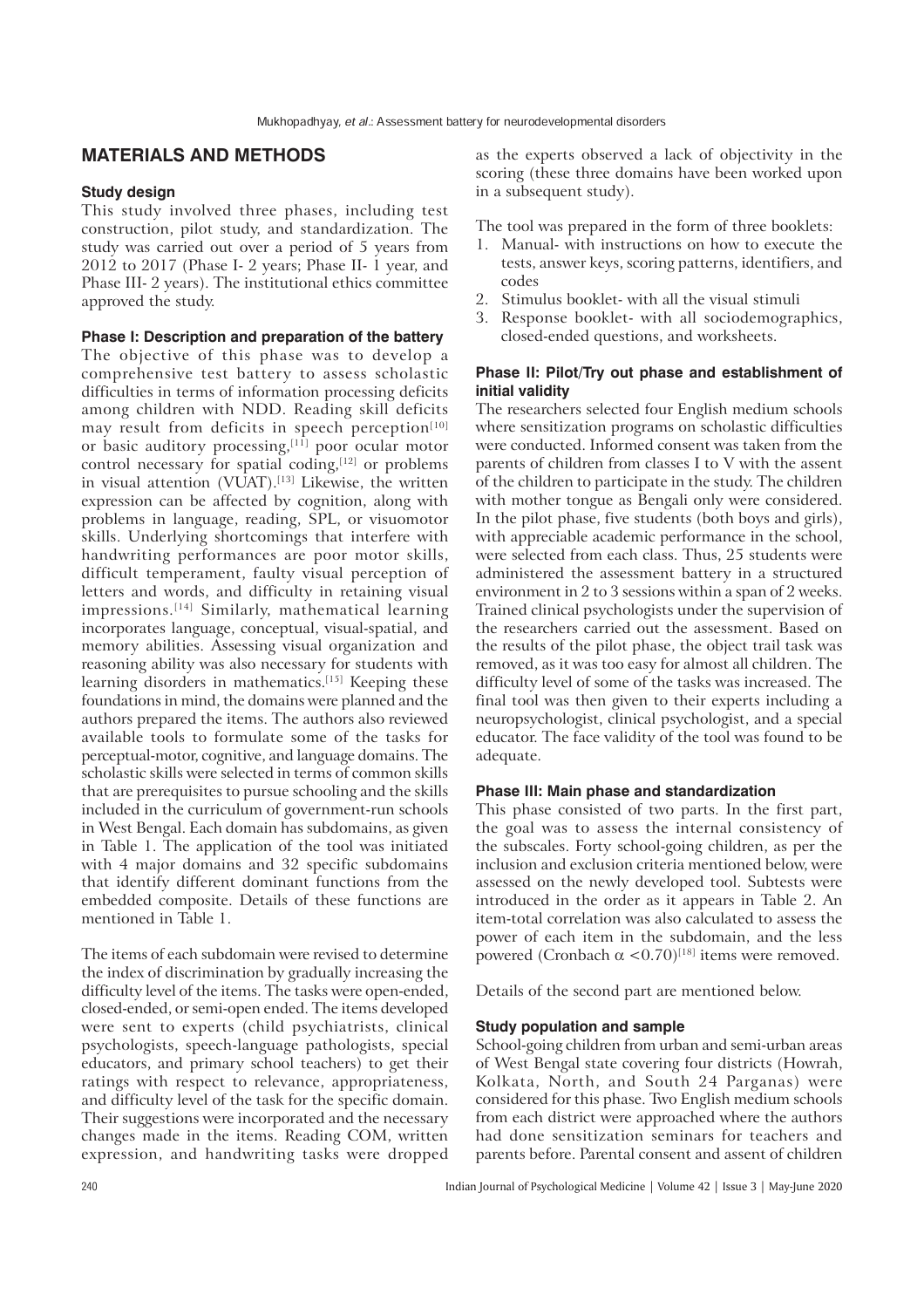Mukhopadhyay, et al.: Assessment battery for neurodevelopmental disorders

| <b>Domains</b>        | <b>Subdomains</b>                          | Functions <sup>[16]</sup>                                                                                                                                                                                                                                                                                                         |
|-----------------------|--------------------------------------------|-----------------------------------------------------------------------------------------------------------------------------------------------------------------------------------------------------------------------------------------------------------------------------------------------------------------------------------|
| Perceptual Motor      |                                            |                                                                                                                                                                                                                                                                                                                                   |
| 1.                    | $LM*$                                      | Gross visuomotor control, monitoring, and learning                                                                                                                                                                                                                                                                                |
| 2.                    | $SM*$                                      | Fine visuomotor control, monitoring, and learning                                                                                                                                                                                                                                                                                 |
| 3.                    | Visual perceptual and<br>motor integration | Motor control, balancing and response inhibition                                                                                                                                                                                                                                                                                  |
| 4.                    | Position in space                          | Orientation to visual space (i.e., perceptual orientation), scanning,<br>visual discrimination, as well as visual identification                                                                                                                                                                                                  |
| 5.                    | Spatial relations                          | Visuo-motor coordination, visual scanning, and visual serial<br>processing                                                                                                                                                                                                                                                        |
| Cognitive             |                                            |                                                                                                                                                                                                                                                                                                                                   |
| 1.                    | Analogy and<br>similarities                | Attributional and relational similarity thus measuring verbal concept<br>attainment                                                                                                                                                                                                                                               |
| 2.                    | VR*                                        | Perceptual reasoning through visual processing of information,<br>identify visual semantic association and concept formation, as well as<br>problem-solving analysis and inferences                                                                                                                                               |
| 3.                    | Categorization                             | Relationship between subjects of knowledge. It measures both<br>discrimination and commonality between objects and is associated<br>with conceptual coherence                                                                                                                                                                     |
| 4.                    | Object trail                               | Focused attention                                                                                                                                                                                                                                                                                                                 |
| 5.                    | Auditory verbal<br>memory*                 | A measure of general verbal learning ability. It also assesses AUA<br>and ability to encode, combine store and recover verbal information<br>in different stages of immediate memory                                                                                                                                              |
| 6.                    | Visual working<br>memory                   | Ability to work with visual stimuli within short-term memory. It is<br>also a measure of visual mapping                                                                                                                                                                                                                           |
| 7.                    | Visual span                                | <b>VUAT</b>                                                                                                                                                                                                                                                                                                                       |
| 8.                    | VSQM*                                      | Recognition of sequence, discrimination of the same, and<br>reproduction of sequence                                                                                                                                                                                                                                              |
| 9.                    | Visual implicit<br>memory                  | Perceptual learning task assesses perceptual closure and has been<br>associated with concept formation and perceptual recognition of<br>object                                                                                                                                                                                    |
| 10.                   | Auditory visual<br>integration             | Combining auditory and visual information                                                                                                                                                                                                                                                                                         |
| 11.                   | $AUA*$                                     | Sustained attention and discrimination in the auditory modality, as<br>well as assess response disinhibition                                                                                                                                                                                                                      |
| 12.                   | VUAT*                                      | Sustained attention and discrimination in the visual modality, as well<br>as assess response disinhibition                                                                                                                                                                                                                        |
| Language              |                                            |                                                                                                                                                                                                                                                                                                                                   |
| 1.                    | Phonological<br>awareness                  | Segmenting and identifying the smallest mental unit of the sound<br>in different positions-initial, medial, and ending. It also involves<br>phonological awareness                                                                                                                                                                |
| 2.                    | $ACOM*$                                    | Assesses receptive knowledge and whether the child is able to follow<br>multistep instruction                                                                                                                                                                                                                                     |
| 3.                    | ARP*                                       | A task of auditory recognition or COM that involves phonological<br>awareness and syntactical knowledge. It also assesses oro-motor<br>control (i.e., decoding and encoding of an utterance)                                                                                                                                      |
| 4.                    | PRG*                                       | Measures structural linguistic knowledge and preexisting knowledge.<br>This involves the linguistic encode or meaning of an utterance. It also<br>assesses associative and inferential thinking                                                                                                                                   |
| 5.                    | Syntax                                     | Involves grammatical and logical order that connects the linguistic<br>meaning with linguistic form                                                                                                                                                                                                                               |
| 6.                    | Vocabulary                                 | Assesses word meaning                                                                                                                                                                                                                                                                                                             |
| Scholastic Skills[17] |                                            |                                                                                                                                                                                                                                                                                                                                   |
| 1.                    | $NA*$                                      | Involves number recognition (symbol mapping), one to one<br>correspondence, counting (boot up), manipulation of numbers, verbal<br>motor match while counting, linear number placement, symbolic,<br>and nonsymbolic matching between symbol and nonsymbol. These<br>involve decomposing, rearranging, and recomposing of numbers |
| 2.                    | $LTR*$                                     | Identification of letters after getting auditory information                                                                                                                                                                                                                                                                      |

# Table 1: Domains and subdomains of assessment battery and their functional implications

 $Contd...$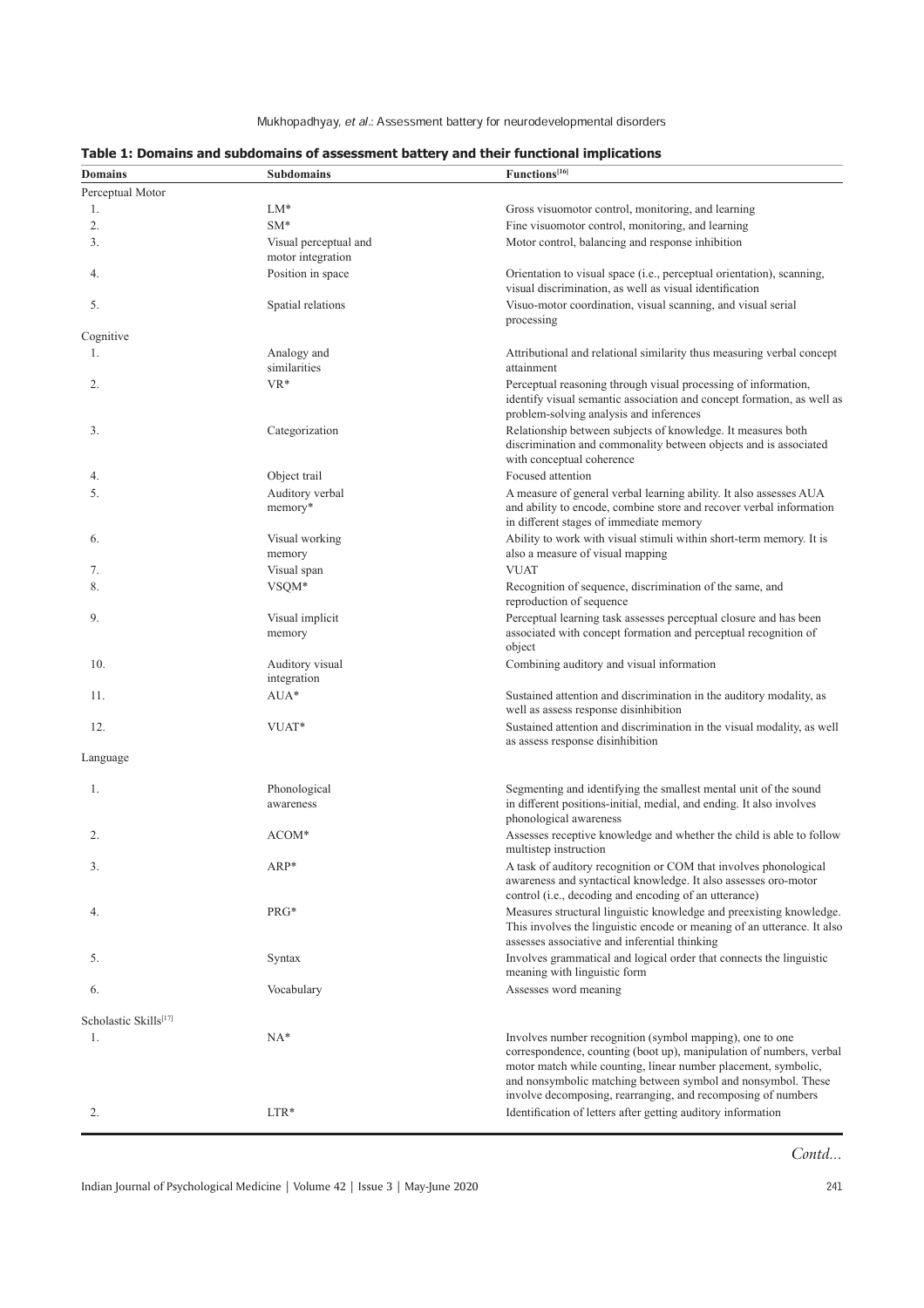#### Mukhopadhyay, et al.: Assessment battery for neurodevelopmental disorders

## **Table 1: Contd...**

| <b>Domains</b> | <b>Subdomains</b>  | Functions <sup>[17]</sup>                                                                                                                                                                                         |
|----------------|--------------------|-------------------------------------------------------------------------------------------------------------------------------------------------------------------------------------------------------------------|
| 3.             | WR*                | A task of word recognition skill to assess orthographic adequacy.<br>This also measures memory-based phonological decoding skill and<br>involves simultaneous processing of information                           |
| 4.             | Pseudo WR          | Assesses phonological processing awareness or orthographic<br>phonological skill and the ability of decoding script with its<br>conventional sound system                                                         |
| 5.             | Reading COM*       | Assesses both sustained attention and simultaneous processing of<br>words, sentences, and context                                                                                                                 |
| 6.             | $QT*$              | Assesses mathematical awareness and quantifying skills. It<br>involves nonsymbolic and symbolic—numerical capacity<br>of processing, discrimination of numerical quantities, and<br>problem-solving (transcoding) |
|                | $SPL*$             | The measure of phonemic awareness and memory. It assesses<br>auditory linguistic retrieval efficiency                                                                                                             |
| 8.             | Written expression | Organizing thoughts and expressing them in the written mode                                                                                                                                                       |
| 9              | Handwriting        | Fine-motor coordination                                                                                                                                                                                           |

\*These tests were finally included in the battery. LM – Large muscle, SM – Small muscle, VR – Visual reasoning, VSQM – Visual sequential memory, AUA – Auditory attention, VUAT – Visual attention, ACOM – Auditory comprehension, ARP – Auditory repetition, PRG – Pragmatics, NA – Numerical ability, LTR – Letter recognition, WR – Word reading, COM – Comprehension, QT – Quantitative thinking, SPL – Spelling

|        | Table 2: Internal consistency of the items within a |  |  |
|--------|-----------------------------------------------------|--|--|
| domain |                                                     |  |  |

| Sr. No.        | <b>Domains</b>              | No. of Items   | Total Cronbach's $\alpha$ |
|----------------|-----------------------------|----------------|---------------------------|
| $\mathbf{1}$   | LM                          | 18             | 0.94                      |
| 2              | SΜ                          | 7              | 0.58                      |
| 3              | Spatial relation            | 9              | 0.86                      |
| $\overline{4}$ | Visuomotor                  | 9              | 0.81                      |
| 5              | <b>VSQM</b>                 | 5              | 0.81                      |
| 6              | Categorization              | 8              | 0.82                      |
| 7              | Visual working memory       | 12             | 0.75                      |
| 8              | Implicit memory             | 6              | 0.89                      |
| 9              | <b>VR</b>                   | 10             | 0.74                      |
| 10             | Auditory visual integration | $\overline{4}$ | 0.88                      |
| 11             | Analogy and similarities    | 7              | 0.82                      |
| 12             | Position in space           | 17             | 0.89                      |
| 13             | Visual span                 | 5              | 0.43                      |
| 14             | NA.                         | 31             | 0.97                      |
| 15             | <b>SPL</b>                  | 28             | 0.97                      |
| 16             | Letter reading              | 18             | 0.99                      |
| 17             | QT                          | 29             | 0.86                      |
| 18             | <b>WR</b>                   | 42             | 0.99                      |
| 19             | Pseudo WR                   | 29             | 0.98                      |
| 20             | Reading COM                 | 24             | 0.98                      |
| 21             | Phonological awareness      | 34             | 0.97                      |
| 22             | ARP                         | 8              | 0.94                      |
| 23             | Syntax                      | 12             | 0.80                      |
| 24             | Pragmatix                   | 48             | 0.88                      |
| 25             | <b>ACOM</b>                 | 3              | 0.86                      |
| 26             | Vocabulary                  | 28             | 0.97                      |

LM – Large muscle, SM – Small muscle, VSQM – Visual sequential memory, VR – Visual reasoning, NA – Numerical ability, SPL – Spelling, QT – Quantitative thinking, WR – Word reading, COM – Comprehension, ARP – Auditory repetition, ACOM – Auditory comprehension

could be obtained from 345 students, and they were rated by the respective teachers on Behavioral Checklist for Screening the Learning Disabled (BCSLD) to rule out any form of learning problems. Fifty-two students were not considered as normal control because of elevated score in BCSLD. Out of 293 children without significant learning problems, 100 children ( $N_1 = 100$ ) were randomly selected for further assessment using the newly developed battery.

Sixty children  $(N_2 = 60)$  with NDD were selected from child development clinics of Kolkata, where representative population from these four districts could be found. Selected categories of NDD were children with Attention Deficit/Hyperactivity Disorder (ADHD), Specific Learning Disorder (SLD), Language Disorder under CD (LD), and Autism Spectrum Disorder (ASD).

#### *Inclusion criteria*

Aged 4.5 to 9.5 years, both genders, at least 2 years of schooling, and understands and speaks Bengali and English

#### *Exclusion criteria*

For children with NDD: a history of seizure disorder, any sensory impairment, first-generation learner, started schooling after 3 years 6 months of age, and intelligence quotient  $(IQ) < 90$ .

For normal children (NC):  $IQ < 90$ , in addition to the above conditions.

### **Materials**

- Behavioral checklist for screening the learning disabled (BCSLD)<sup>[19]</sup>
- Binet Kamat test (BKT) of intelligence<sup>[20]</sup>
- NIMHANS-SLD[21]
- The Childhood Autism Rating Scale-  $2<sup>nd</sup>$  Edition  $(CARS-2)^{[22]}$
- Conner's 10 items Abbreviated Rating Scale-Parent Rating (CARS-PR)<sup>[23]</sup>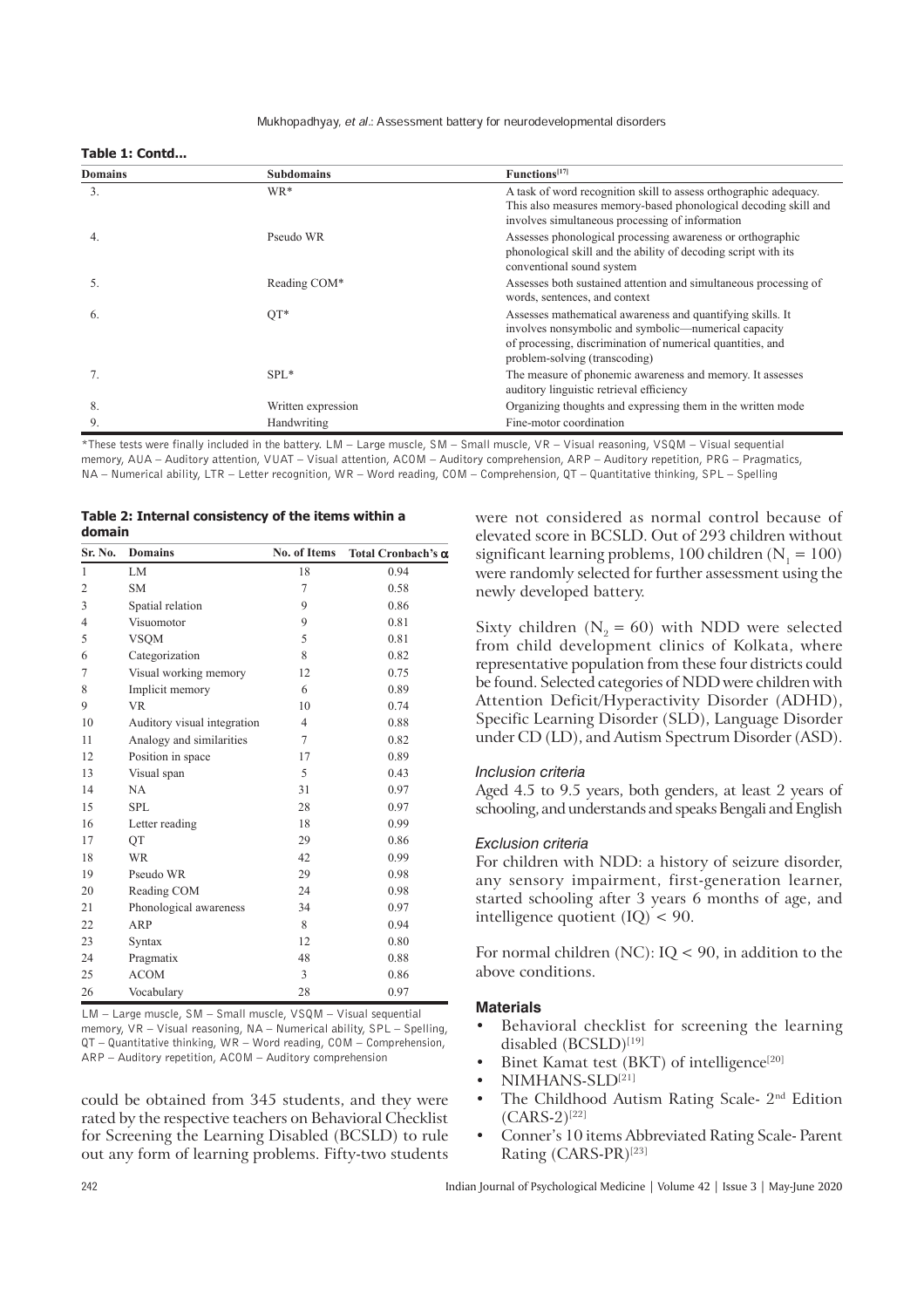- Linguistic Profile Test (LPT)<sup>[24]</sup>
- Test of Pragmatic Language 2<sup>nd</sup> Edition (TOPL-2).<sup>[25]</sup>

#### **Data management**

The 60 students with poor academic performance were assessed with BKT, NIMHANS-SLD, CARS-PR, CARS-2, LPT, and TOPL-2 to identify causes of poor scholastic performance and comorbid factors. Of the 100 NC, the total assessment battery could not be completed on nine children. For 60 NDD children, three had to be dropped for having comorbid conditions. Trained clinical psychologists and special educators who were provided special training on assessment assessed the 148 children in various categories on our modified assessment battery. Assessment of each child was done in a structured setting in two to three sessions within a span of 2 weeks.

A schematic diagram of various phases is given in Figure 1.

## **Data analysis**

Statistical calculation was done in the Statistical Package for the Social Sciences (SPSS) software, version 15.[26] Internal consistency was assessed by the item-total correlation of each subdomain. To assess the construct validity, exploratory factor analysis (EFA) through principal component factor analysis (PCFA) was run for 148 children ( $N_1 + N_2$ ) to identify factor solutions. Domains with low and ambiguous factor loading were excluded to get the final battery. Mean and the standard deviation (SD) was computed for every subdomain. To assess if the normal children had a normal distribution, the Shapiro–Wilk test was run. The student's *t*-test was used to compare the performance of NC and children with NDD across the subdomains.

# **RESULTS**

Table 3 shows the age and gender-wise distribution of NC and children with scholastic problems in different NDD. The NC was divided into five age groups. The lowest group was aged 4.5 to 5.5 years, while age above 8.5 years until 9.5 years was considered as the upper age group. Age and gender-wise distributions were almost equal in the NC group except for the uppermost age group where data were discarded because of missing data. In the NDD



Figure 1: Schematic diagram of the various phases of the tool development. BCSLD = Behavioural checklist for screening the learning disabled, NDD = Neurodevelopmental disorder, SLD = Specific learning disorder, LD = Language disorder; ASD = Autism, ADHD = Attention deficit hyperactive disorder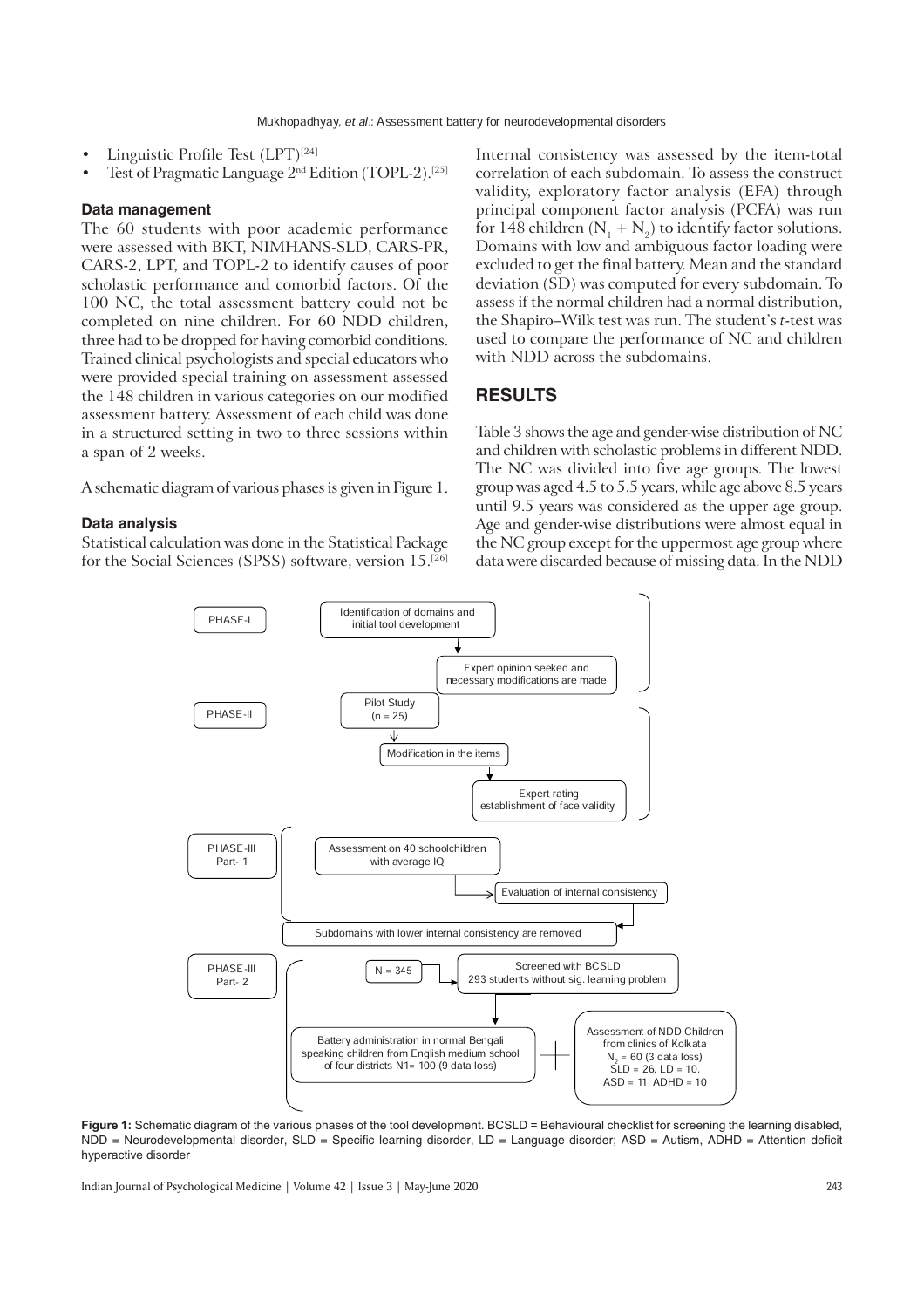group, the uppermost age group was underrepresented. Table 3 shows that the gender distribution of NDD children was overrepresented by males (75%).

Table 2 shows the internal consistency of a particular subtest, which is represented as the Cronbach  $\alpha$  score. Internal consistency for most of the subdomains was higher than 0.70. The visual span task was found to have poor internal consistency and hence, it was deleted. The small muscle (SM) task had a moderate level of internal consistency, maybe because of the discrete pattern of the items. However, it was retained, as it might be a developmentally appropriate task. For some of the subdomains, it could not be calculated (e.g., auditory verbal learning) as the nature of the task was not with an increasing difficulty level.

As Kaiser–Meyer–Olkin (KMO) measure for sampling adequacy was 0.886 for a sample of 148 and Bartlett's test of sphericity was significant at *P* <.001, the sample size was adequate to run EFA.[27]

The PCFA extracted four factors [Table 4] after following all necessary steps to remove the cross

**Table 3: Age- and gender-wise distribution of NC and NDD**

and poor loading factors. Domains that could not discriminate groups of NDD from each other were also deleted (Table not shown). Component matrix scores of 0.5 or above only were considered in the rotation matrix to identify high loading factors, as the sample size is less than  $150$ .<sup>[27]</sup> Some of the domains, like vocabulary, could not be identified under any factor because of a low factor loading score. A total of 16 subtests yielded a 4-factor solution. The analysis revealed that a total of seven subtests were loaded on the first factor, three on the second factor, four on the third factor, and the remaining two on factor 4. This resulted in the best-defined factor structure with only two domains, SM and pragmatics (PRG) task the factor loading was below 0.60.

A descriptive level was given to each factor based on the resemblance in the subtests. It can be seen in Table 4 that the first factor is loaded with five subtests requiring scholastic abilities, one subtest of visual reasoning (VR), and one subtest of Fine-Motor Skill. This factor was renamed as scholastic-cognitive-motor skill. The second factor is loaded with three subtests requiring auditory-VUAT and sequential processing.

| <b>Group (Years)</b> | $4.5 - 5.5$    | $5.5 - 6.5$ | $6.5 - 7.5$  | $7.5 - 8.5$    | $8.5 - 9.5$ | Total             |
|----------------------|----------------|-------------|--------------|----------------|-------------|-------------------|
| NC                   | 21(23%)        | 20(22%)     | 20(22%)      | 20(22%)        | $10(11\%)$  | 91 (M=46 [50.5%], |
|                      | $M=10, F=11$   | $M=9, F=11$ | $M=10, F=10$ | $M=10, F=10$   | $M=7, F=3$  | $F=45$ [49.5%])   |
| <b>NDD</b>           | 15 (26%)       | 10(18%)     | 12(21%)      | 15(26%)        | 5(9%)       | 57 (M=43 [75.4%], |
|                      | $M=11$ , $F=4$ | $M=6, F=4$  | $M=10, F=2$  | $M=11$ , $F=4$ | $M=5$       | $F=14$ [24.6%])   |

NC – Normal children, NDD – Neurodevelopmental disorder, M – Male, F – Female

## **Table 4: Factor extraction of the subtests**

|                |                     | <b>Rotated Component Matrix<sup>a</sup></b> |                    |                    |  |  |  |
|----------------|---------------------|---------------------------------------------|--------------------|--------------------|--|--|--|
|                | Component           |                                             |                    |                    |  |  |  |
|                | 1 (Variance=45.50%) | 2 (Variance=9.84%)                          | 3 (Variance=7.42%) | 4 (Variance=6.79%) |  |  |  |
| WR             | 0.87                |                                             |                    |                    |  |  |  |
| NA             | 0.86                |                                             |                    |                    |  |  |  |
| COM            | 0.83                |                                             |                    |                    |  |  |  |
| SPL            | 0.79                |                                             |                    |                    |  |  |  |
| QT             | 0.75                |                                             |                    |                    |  |  |  |
| VR             | 0.63                |                                             |                    |                    |  |  |  |
| <b>SM</b>      | 0.57                |                                             |                    |                    |  |  |  |
| <b>AUATRR</b>  |                     | 0.80                                        |                    |                    |  |  |  |
| <b>VUATTIM</b> |                     | $-0.77$                                     |                    |                    |  |  |  |
| <b>VSQM</b>    |                     | 0.69                                        |                    |                    |  |  |  |
| ARP            |                     |                                             | 0.81               |                    |  |  |  |
| <b>ACOM</b>    |                     |                                             | 0.67               |                    |  |  |  |
| AVL            |                     |                                             | 0.61               |                    |  |  |  |
| PRG            |                     |                                             | 0.52               |                    |  |  |  |
| <b>LTR</b>     |                     |                                             |                    | 0.83               |  |  |  |
| <b>VUATRR</b>  |                     |                                             |                    | 0.67               |  |  |  |

Extraction method: Principal component analysis. Rotation method: Varimax with Kaiser normalization. WR – Word reading, NA – Numerical ability, COM – Comprehension, SPL – Spelling, QT – Quantitative thinking, VR – Visual reasoning, SM – Small muscle, AUATRR – Auditory attention right response, VUATTIM – Visual attention time, VSQM – Visual sequential memory, ARP – Auditory repetition, ACOM – Auditory comprehension, AVL – Auditory verbal learning (all trial), PRG – Pragmatics, LTR – Letter recognition, VUATRR – Visual attention right recognition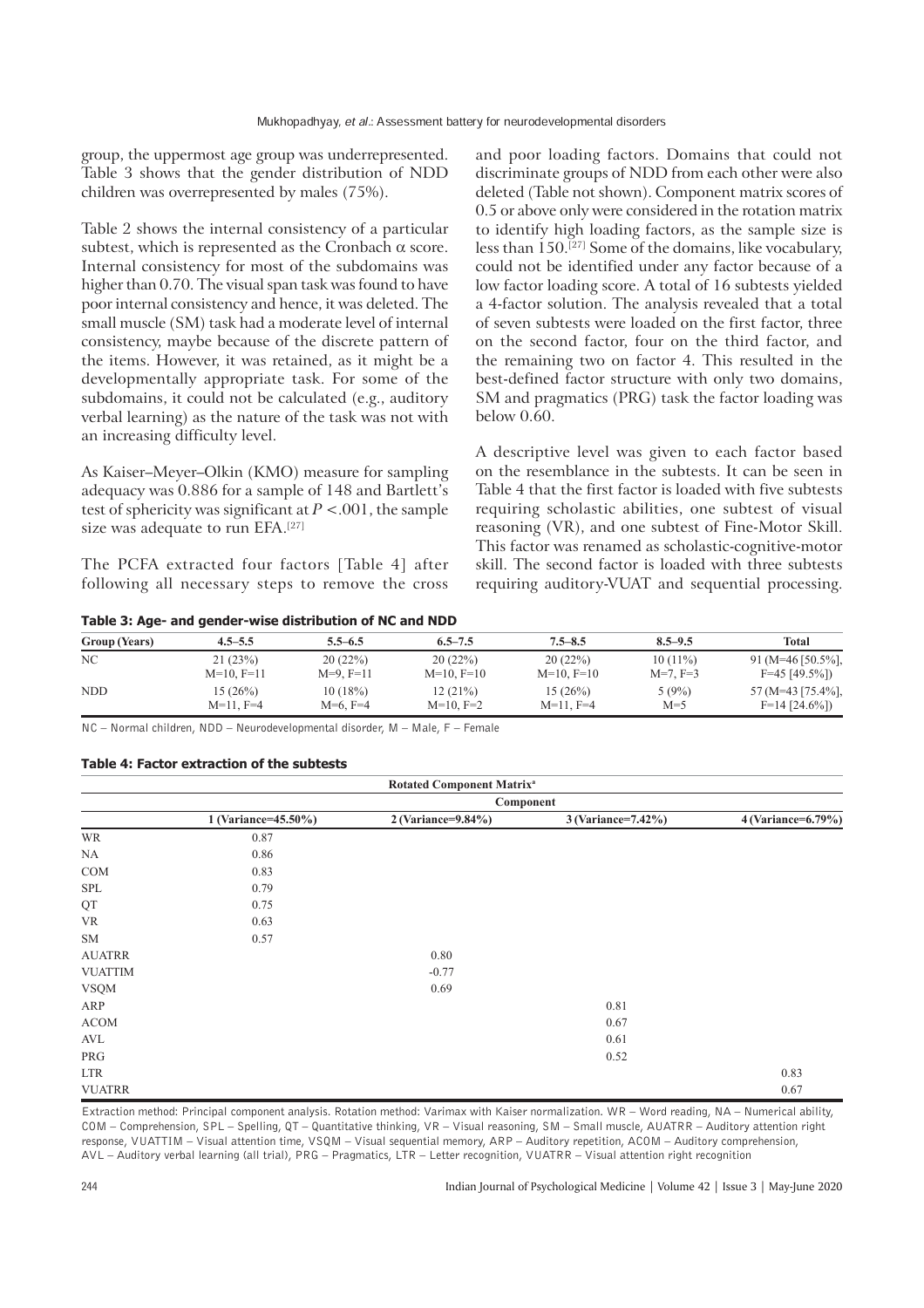This factor was hence renamed as Attention Skill. The Third Factor is loaded with three language tasks and one verbal learning task. Hence, this factor was renamed as Language Skill. The Fourth Factor was loaded with two subtests requiring scanning and recognition of visual letters or objects. This was renamed as Visual-Perceptual Skill.

Other psychometric properties of the tool were also established. For the assessment of reliability, internal consistency within as well as between the factors was calculated through the correlation matrix (Table not given), and it revealed that the domains within the factors were highly correlated. The correlation between the factors was also significant, suggesting that the factors are inter-related and that a deficit in one area may influence the function in other areas too.

For the establishment of Discriminant Validity, NC and NDD children were compared on all four factors [Table 5]. Both the groups differed significantly in all the factors, including subdomains, except in VSQM. Hence, it could be said that the test is able to discriminate NC from the NDD group successfully. A similar assessment was also done across five age groups and between various NDD groups. Part of this assessment is given in Table 6.

# **DISCUSSION**

Academic underachievement is a difficult and common experience of most children with childhood disorders. The cause and nature of the difficulties are different for every child and every disorder. Because brain dysfunction in childhood has implications on multiple regions of the brain, detecting co-morbidities is a very significant necessity for planning intervention.[28] It is well established that neurodevelopmental dysfunction that reflects disruptions of the neuroanatomic structure may affect psychophysiological function too, making the child at-risk for cognitive, developmental, emotional, behavioral, social, and adaptive challenges including academic functions.[29] Studies have identified core neurodevelopmental processes that are critical for academic success and these include Sensory-Motor, Language, Visual-Perceptual, and Cognitive development.[29] The current study incorporated all these developmental functions in the new tool [Table 1] and also included domains related to academic skills. The conceptualization of the tool was comprehensive from the neurodevelopmental perspective, and its need in the Indian context cannot be denied as there is a lack of a standardized comprehensive assessment tool, especially in the Bengali population.

|                                             |            |                  |       | <b>Group Statistics</b> |          |  |  |  |  |  |
|---------------------------------------------|------------|------------------|-------|-------------------------|----------|--|--|--|--|--|
| <b>Subtests</b>                             | Group      | $\boldsymbol{N}$ | Mean  | <b>SD</b>               | t-score  |  |  |  |  |  |
| Factor 1 (Scholastic-Cognitive-Motor Skill) |            |                  |       |                         |          |  |  |  |  |  |
| <b>WR</b>                                   | NC         | 91               | 28.62 | 13.75                   | $5.53*$  |  |  |  |  |  |
|                                             | <b>NDD</b> | 57               | 15.63 | 14.12                   |          |  |  |  |  |  |
| NA                                          | NC         | 91               | 26.59 | 7.79                    | $3.43*$  |  |  |  |  |  |
|                                             | NDD        | 57               | 22.26 | 7.10                    |          |  |  |  |  |  |
| <b>COM</b>                                  | NC         | 91               | 48.48 | 38.52                   | $4.24*$  |  |  |  |  |  |
|                                             | <b>NDD</b> | 57               | 24.39 | 23.83                   |          |  |  |  |  |  |
| <b>SPL</b>                                  | NC         | 91               | 19.36 | 7.64                    | $5.35*$  |  |  |  |  |  |
|                                             | <b>NDD</b> | 57               | 12.46 | 7.64                    |          |  |  |  |  |  |
| QT                                          | NC         | 91               | 22.67 | 6.33                    | 5.95*    |  |  |  |  |  |
|                                             | <b>NDD</b> | 57               | 15.40 | 8.48                    |          |  |  |  |  |  |
| <b>VR</b>                                   | <b>NC</b>  | 91               | 6.25  | 2.60                    | $2.75*$  |  |  |  |  |  |
|                                             | <b>NDD</b> | 57               | 5.14  | 2.01                    |          |  |  |  |  |  |
| <b>SM</b>                                   | NC         | 91               | 21.04 | 2.67                    | $2.95*$  |  |  |  |  |  |
|                                             | <b>NDD</b> | 57               | 19.58 | 3.34                    |          |  |  |  |  |  |
| Factor 2 (Attention Skill)                  |            |                  |       |                         |          |  |  |  |  |  |
| <b>AUATRR</b>                               | NC         | 91               | 26.33 | 3.15                    | $4.53*$  |  |  |  |  |  |
|                                             | <b>NDD</b> | 57               | 22.16 | 7.85                    |          |  |  |  |  |  |
| <b>VUATTIM</b>                              | NC         | 91               | 39.29 | 12.28                   | $-3.26*$ |  |  |  |  |  |
|                                             | <b>NDD</b> | 57               | 52.61 | 35.79                   |          |  |  |  |  |  |
| <b>VSQM</b>                                 | NC         | 91               | 16.71 | 6.47                    | $1.01**$ |  |  |  |  |  |
|                                             | <b>NDD</b> | 57               | 15.51 | 7.87                    |          |  |  |  |  |  |
| Factor 3 (Auditory-Verbal Skill)            |            |                  |       |                         |          |  |  |  |  |  |
| <b>ARP</b>                                  | NC         | 91               | 14.33 | 2.48                    | $4.14*$  |  |  |  |  |  |
|                                             | <b>NDD</b> | 57               | 11.79 | 4.95                    |          |  |  |  |  |  |
| <b>ACOM</b>                                 | NC         | 91               | 13.76 | 2.95                    | $7.60*$  |  |  |  |  |  |
|                                             | <b>NDD</b> | 57               | 9.65  | 3.57                    |          |  |  |  |  |  |
| <b>AVL</b>                                  | NC         | 91               | 39.58 | 9.51                    | $6.61*$  |  |  |  |  |  |
|                                             | <b>NDD</b> | 57               | 28.05 | 11.54                   |          |  |  |  |  |  |
| <b>PRG</b>                                  | NC         | 91               | 14.93 | 5.40                    | 11.43*   |  |  |  |  |  |
|                                             | <b>NDD</b> | 57               | 5.72  | 3.54                    |          |  |  |  |  |  |
| Factor 4 (Visual-Perceptual Skill)          |            |                  |       |                         |          |  |  |  |  |  |
| <b>LTR</b>                                  | NC         | 91               | 70.96 | 0.21                    | $6.49*$  |  |  |  |  |  |
|                                             | <b>NDD</b> | 55               | 69.53 | 2.09                    |          |  |  |  |  |  |
| <b>VUATRR</b>                               | NC         | 91               | 28.93 | 1.87                    | $5.43*$  |  |  |  |  |  |
|                                             | <b>NDD</b> | 57               | 26.09 | 4.42                    |          |  |  |  |  |  |

NDD 57 26.09 4.42 \*Significant at *P<*0.01. \*\*Not Significant. NC – Normal children, NDD – Neurodevelopmental disorder, SD – Standard deviation, WR – Word reading, NA – Numerical ability, COM – Comprehension, SPL – Spelling, QT – Quantitative thinking, VR – Visual reasoning, SM – Small muscle, AUATRR – Auditory attention right response, VUATTIM – Visual attention-time, VSQM – Visual sequential memory, ARP – Auditory

repetition, ACOM – Auditory comprehension, AVL – Auditory verbal learning (All trials), PRG – Pragmatics, LTR – Letter recognition, VUATRR – Visual attention right recognition

In this context, it might be helpful to discuss the reasons for the selection of perceptual-motor as well as cognitive tasks to assess children with neurodevelopmental disorders. Motor coordination problems are common in children with ADHD<sup>[30]</sup> with associated cerebellar dysfunction. Studies have reported a smaller cerebellum size in ADHD children.<sup>[31,32]</sup> Movement deficits are also evident in SLD,<sup>[33]</sup> LD<sup>[34]</sup> and autism,<sup>[35]</sup> though the assessment and research focus is not primarily on this domain.

**Table 5: Discrimination of domain scores in two groups NC and NDD**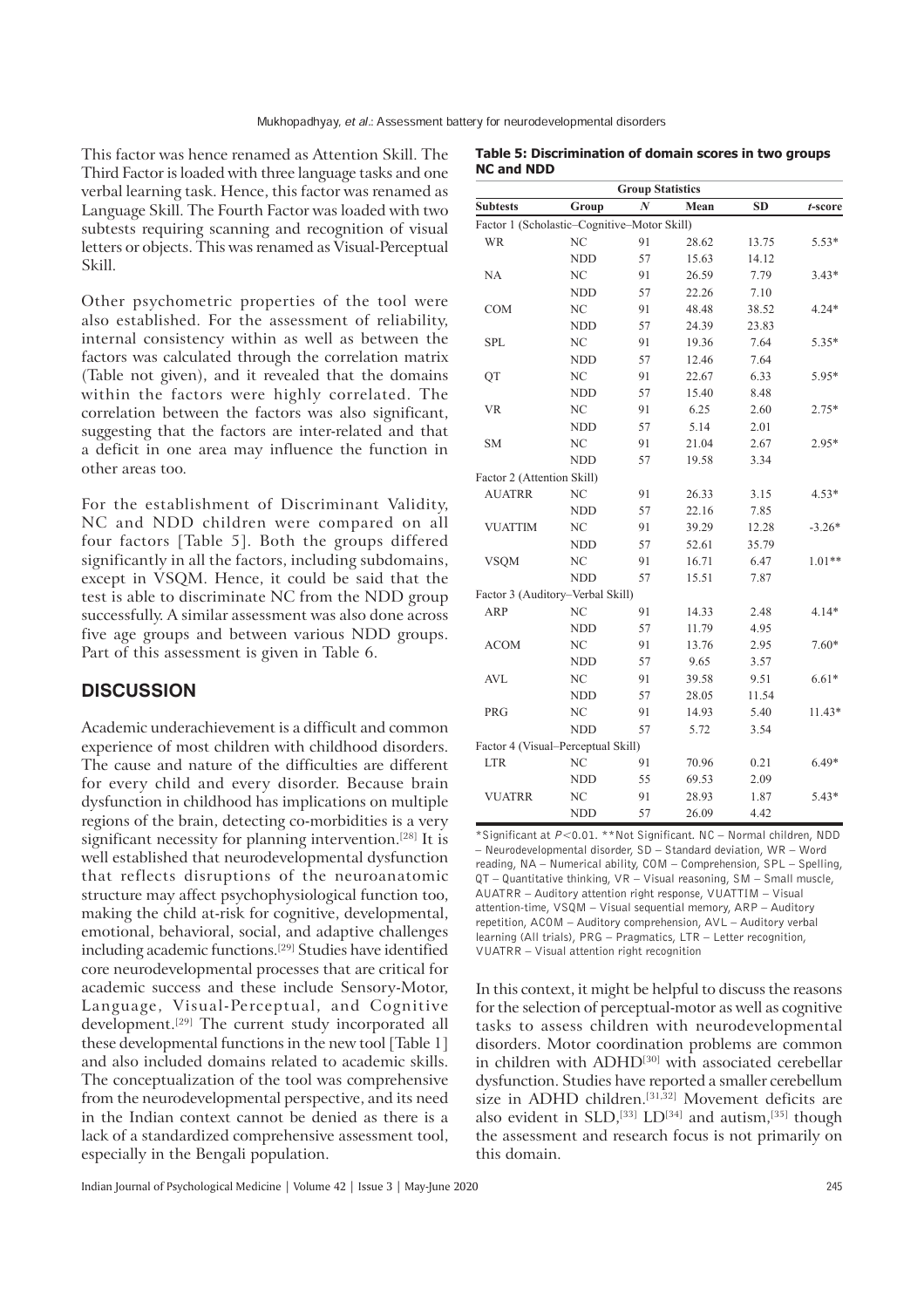| Mukhopadhyay, et al.: Assessment battery for neurodevelopmental disorders |
|---------------------------------------------------------------------------|

| <b>NC</b>       |                      |                  | Table 6: Comparison between various NDD groups and |                         |                          |                          |   |                                                                                                                                     |                                                                               |
|-----------------|----------------------|------------------|----------------------------------------------------|-------------------------|--------------------------|--------------------------|---|-------------------------------------------------------------------------------------------------------------------------------------|-------------------------------------------------------------------------------|
|                 |                      |                  |                                                    |                         | <b>Subtests</b>          | Group                    | N | <b>Mean Rank</b>                                                                                                                    | <b>Chi-Square Value</b>                                                       |
| <b>Subtests</b> | Group                | $\boldsymbol{N}$ | <b>Mean Rank</b>                                   | <b>Chi-Square Value</b> |                          | ASD                      |   | 69.06                                                                                                                               |                                                                               |
| Factor-1        |                      |                  |                                                    |                         |                          | $\rm NC$                 |   | 81.15                                                                                                                               |                                                                               |
| WR              | <b>SLD</b>           | 28               | 48.93                                              | $34.96**$               | <b>ACOM</b>              | <b>SLD</b><br>${\rm LD}$ |   | 40.80                                                                                                                               | 58.54**                                                                       |
|                 | LD                   | 10               | 36.60                                              |                         |                          |                          |   | 27.15                                                                                                                               |                                                                               |
|                 | <b>ADHD</b>          | 10               | 50.65                                              |                         |                          | <b>ADHD</b>              |   | 52.35                                                                                                                               |                                                                               |
|                 | <b>ASD</b>           | 9                | 59.67                                              |                         |                          | <b>ASD</b>               |   | 46.06                                                                                                                               |                                                                               |
|                 | NC                   | 91               | 90.62                                              |                         |                          | $\rm NC$                 |   | 95.32                                                                                                                               |                                                                               |
| <b>NA</b>       | <b>SLD</b>           |                  | 64.16                                              | $11.62*$                | <b>AVL</b>               | <b>SLD</b>               |   | 49.93                                                                                                                               | 38.52**                                                                       |
|                 | LD                   |                  | 61.70                                              |                         |                          | ${\rm LD}$               |   | 21.60                                                                                                                               |                                                                               |
|                 | <b>ADHD</b>          |                  | 59.80                                              |                         |                          | <b>ADHD</b>              |   | 63.75                                                                                                                               |                                                                               |
|                 | <b>ASD</b>           |                  | 46.44                                              |                         |                          | <b>ASD</b>               |   | 61.11                                                                                                                               |                                                                               |
|                 | NC                   |                  | 83.48                                              |                         |                          | $\rm NC$                 |   | 90.38                                                                                                                               |                                                                               |
| <b>COM</b>      | <b>SLD</b>           |                  | 60.09                                              | $14.42**$               | PRG                      | <b>SLD</b>               |   | 44.66                                                                                                                               | 76.98**                                                                       |
|                 | LD                   |                  | 49.00                                              |                         |                          | LD                       |   | 20.25                                                                                                                               |                                                                               |
|                 | <b>ADHD</b>          |                  | 54.95                                              |                         |                          | <b>ADHD</b>              |   | 31.60                                                                                                                               |                                                                               |
|                 | <b>ASD</b>           |                  | 65.39                                              |                         |                          | <b>ASD</b>               |   | 32.72                                                                                                                               |                                                                               |
|                 | NC                   |                  | 84.79                                              |                         |                          | NC                       |   | 98.49                                                                                                                               |                                                                               |
| SPL             | <b>SLD</b>           |                  | 59.89                                              | $31.18**$               | Factor 4                 |                          |   |                                                                                                                                     |                                                                               |
|                 | LD                   |                  | 23.80                                              |                         | <b>LTR</b>               | <b>SLD</b>               |   | 55.75                                                                                                                               | $67.12**$                                                                     |
|                 | <b>ADHD</b>          |                  | 60.25                                              |                         |                          | ${\rm LD}$               |   | 51.44                                                                                                                               |                                                                               |
|                 | <b>ASD</b>           |                  | 50.22                                              |                         |                          | <b>ADHD</b>              |   | 23.80                                                                                                                               |                                                                               |
|                 | NC                   |                  | 88.53                                              |                         |                          | ASD                      |   | 40.33                                                                                                                               |                                                                               |
| QT              | <b>SLD</b>           |                  | 63.79                                              | 32.26**                 |                          | $\rm NC$                 |   | 89.64                                                                                                                               |                                                                               |
|                 | LD                   |                  | 23.45                                              |                         | <b>VUATRR</b>            | <b>SLD</b>               |   | 70.54                                                                                                                               | $24.00**$                                                                     |
|                 | <b>ADHD</b>          |                  | 53.50                                              |                         |                          | LD                       |   | 38.55                                                                                                                               |                                                                               |
|                 | <b>ASD</b>           |                  | 45.67                                              |                         |                          | <b>ADHD</b>              |   | 43.00                                                                                                                               |                                                                               |
|                 | NC                   |                  | 88.57                                              |                         |                          | <b>ASD</b>               |   | 55.67                                                                                                                               |                                                                               |
| <b>VR</b>       | <b>SLD</b>           |                  | 62.16                                              | $14.02**$               |                          | NC                       |   | 84.99                                                                                                                               |                                                                               |
|                 | LD                   |                  | 43.20                                              |                         |                          |                          |   |                                                                                                                                     | *Significant at $P < 0.05$ . **Significant at $P < 0.01$ . WR - Word reading, |
|                 | <b>ADHD</b>          |                  | 54.80                                              |                         |                          |                          |   | SLD - Specific learning disorder, LD - Language disorder, ASD -                                                                     |                                                                               |
|                 | <b>ASD</b>           |                  | 81.39                                              |                         |                          |                          |   |                                                                                                                                     | Autism, ADHD – Attention deficit hyperactive disorder; NC – Normal            |
|                 | $\rm NC$             |                  | 83.22                                              |                         |                          |                          |   | children, NA - Numerical ability, SPL - Spelling, QT - Quantitative<br>thinking, VR - Visual reasoning, SM - Small muscle, AUATRR - |                                                                               |
| <b>SM</b>       | <b>SLD</b>           |                  | 75.38                                              | $16.60**$               |                          |                          |   |                                                                                                                                     | Auditory attention right response, VUATTIM - Visual attention-time,           |
|                 | LD                   |                  | 32.70                                              |                         |                          |                          |   |                                                                                                                                     | VSQM - Visual sequential memory, ARP - Auditory repetition, ACOM              |
|                 | <b>ADHD</b>          |                  | 52.25                                              |                         | – Auditory comprehension |                          |   |                                                                                                                                     |                                                                               |
|                 | <b>ASD</b>           |                  | 61.33                                              |                         |                          |                          |   |                                                                                                                                     |                                                                               |
|                 | NC                   |                  | 82.57                                              |                         |                          |                          |   |                                                                                                                                     | The initial factor analysis classified the tool into four                     |
| Factor 2        |                      |                  |                                                    |                         |                          |                          |   |                                                                                                                                     | factors, namely, scholastic-cognitive-motor skill,                            |
| <b>AUATRR</b>   | $\operatorname{SLD}$ |                  | 64.71                                              | $21.61**$               |                          |                          |   |                                                                                                                                     |                                                                               |
|                 | LD                   |                  | 36.20                                              |                         |                          |                          |   |                                                                                                                                     | attention skill, language or auditory-verbal skill and                        |
|                 | <b>ADHD</b>          |                  | 42.05                                              |                         |                          |                          |   |                                                                                                                                     | visual-perceptual skill. The division of four-factor                          |
|                 | ASD                  |                  | 71.11                                              |                         |                          |                          |   |                                                                                                                                     | goes pretty well with the understanding of the                                |
|                 | NC                   |                  | 85.62                                              |                         |                          |                          |   |                                                                                                                                     | neurodevelopmental process from the information                               |
| <b>VUATTIM</b>  | <b>SLD</b>           |                  | 74.66                                              | 7.43                    |                          |                          |   |                                                                                                                                     | processing perspective. <sup>[36-38]</sup> The most popularly                 |
|                 | LD                   |                  | 106.55                                             |                         |                          |                          |   |                                                                                                                                     | used NIMHANS Index for the SLD tool has also                                  |
|                 | ADHD                 |                  | 78.15                                              |                         |                          |                          |   |                                                                                                                                     | incorporated similar domains except the Language                              |
|                 | ASD                  |                  | 84.72                                              |                         |                          |                          |   |                                                                                                                                     | domain. The emergence of auditory–verbal as a separate                        |
|                 | NC                   |                  | 69.52                                              |                         |                          |                          |   |                                                                                                                                     | factor shows it is important for assessing NDD and in                         |
| <b>VSQM</b>     | <b>SLD</b>           |                  | 74.59                                              | 7.09                    | planning intervention.   |                          |   |                                                                                                                                     |                                                                               |
|                 | LD                   |                  | 50.30                                              |                         |                          |                          |   |                                                                                                                                     |                                                                               |
|                 | ADHD                 |                  | 59.70                                              |                         |                          |                          |   |                                                                                                                                     |                                                                               |
|                 | ASD                  |                  | 97.00                                              |                         |                          |                          |   |                                                                                                                                     | Verbal reasoning, a task related to the executive                             |
|                 | NC                   |                  | 76.53                                              |                         |                          |                          |   |                                                                                                                                     | function of cognitive development <sup>[39]</sup> been better                 |
| Factor 3        |                      |                  |                                                    |                         |                          |                          |   |                                                                                                                                     | understood with tasks related to attentional skill in the                     |
| ARP             | <b>SLD</b>           |                  | 71.62                                              | $18.69**$               |                          |                          |   |                                                                                                                                     | second factor. However, most of the scholastic skills,                        |
|                 | LD                   |                  | 25.60                                              |                         |                          |                          |   |                                                                                                                                     | including reading COM, SPL, numerical ability (NA),                           |
|                 | ADHD                 |                  | 75.85                                              |                         |                          |                          |   | etc., as reported by some recent researches are highly                                                                              |                                                                               |

246 Indian Journal of Psychological Medicine | Volume 42 | Issue 3 | May-June 2020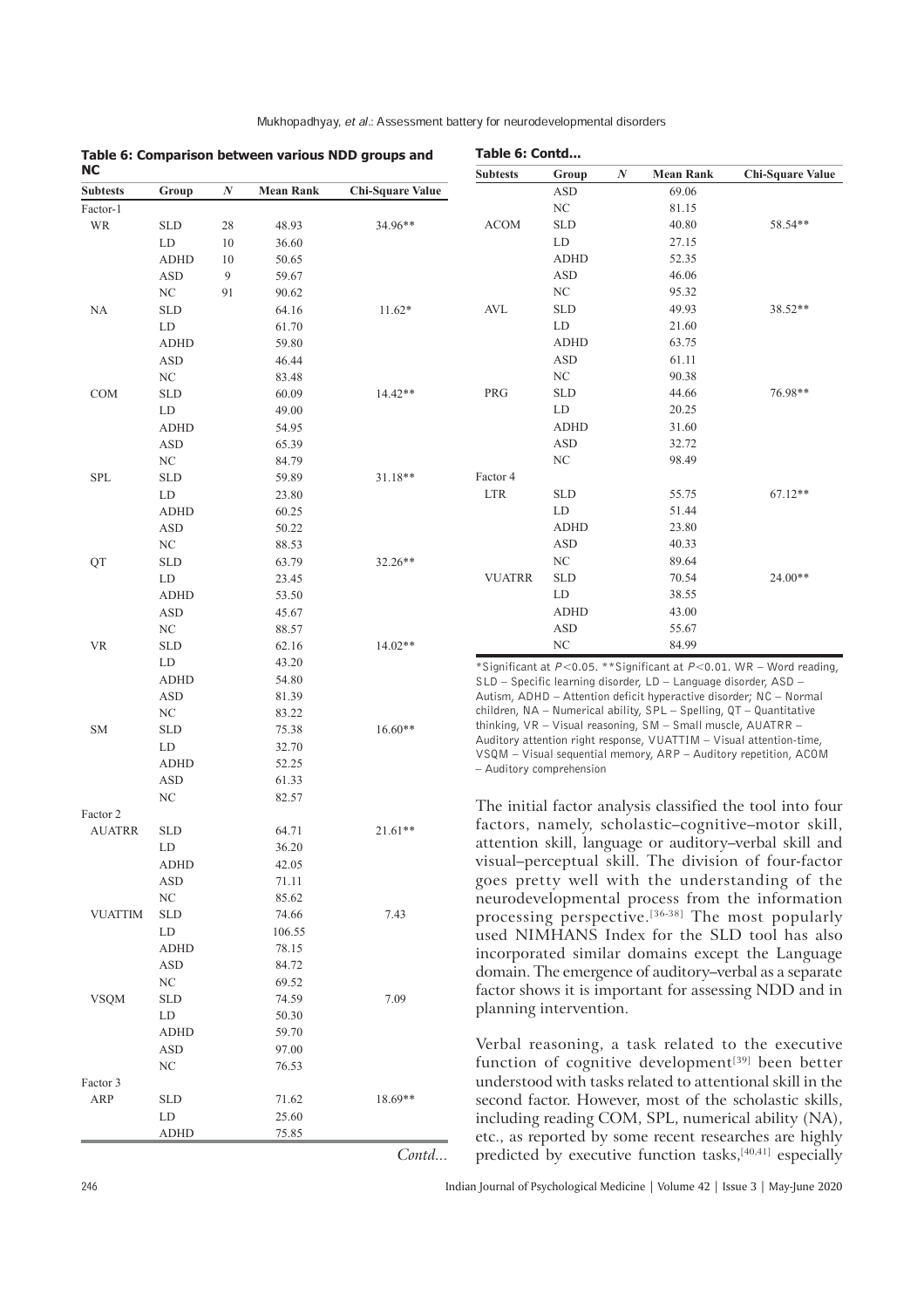reasoning and critical analysis.[42] Other authors have reported that fine motor skill is one of the key factors for academic readiness in children<sup>[43,44]</sup> and this skill along with executive function skills are the strongest predictors of academic achievement.<sup>[45]</sup> This might be the reason that VR and SM tasks were identified with Factor 1. However, during the assessment, it might be beneficial to interpret the findings separately for scholastic, cognitive/executive function and fine-motor tasks for a better understanding of the underlying process of the academic deficit.

Factor 2 rightly identified the task related to attentional processes and included tasks on sustained visual attention and sustained auditory attention (AUA). Both of these tasks also assess discrimination and sensory disinhibition. This factor has also identified VSQM that assesses recognition of sequence and reproduction of the same. Though this is part of visual short-term memory, this is also considered as a measure of sequential attention, which is highly related to the reading and SPL ability of an individual.<sup>[46]</sup>

The third factor identified the tasks on auditory–verbal skills, though it has excluded some of the core tasks related to auditory-verbal skills, such as syntax and phonological awareness. As tasks such as auditory comprehension (ACOM) and repetition involve both syntactic knowledge and phonological awareness skill, they might be considered as multifaceted tasks that engage all aspects of language or auditory-verbal processing.[47] PRG skill is necessary for conversation and social communication. In many neurodevelopmental conditions, including communication disorder, ASD and language impairment, the role of PRG skill deficit is well established.[48] Its implication in other NDD like ADHD is also documented.<sup>[49]</sup> The Auditory Verbal Learning Task, a primary measure of the verbal learning potential of an individual,<sup>[50]</sup> was identified in this factor as it involves auditory-verbal processes of learning. Total Learning score was only considered as it is found to be developmentally sensitive.[51]

The fourth factor, renamed as perceptual skill, includes two specific tasks of letter recognition (LTR) and identification of the appropriate visual stimuli. Both the tasks demand visual searching from the crowding of letters or pictorial stimuli. Both tasks involve perceptual learning, which is crucial for proper reading.<sup>[52]</sup>

Psychometric analysis suggests that the internal consistency of the tool is high. As most of the tasks were developmentally oriented, making two halves of every subdomain consisting of similar tasks was not possible; thus, split-half reliability could not be tested. The establishment of construct validity and discriminant validity are the strengths of this tool. Despite having a smaller sample size, this tool has other advantages; authors have tried their best to keep it culturally appropriate by developing original items. When we conceptualized the tool, it appeared as a lengthy one, but after PCFA, it has become almost half in length, and that would considerably reduce the administration time. Moreover, the mean and SD scores of NC could be used to decide the task-wise deficit of children with NDD.

However, the tool is not out of limitations that may be taken care of during the future expansion of the tool. More samples from normal, as well as clinical populations, might be helpful to minimize the effect of sampling bias. Moreover, the establishment of test-retest reliability and concurrent validity of the tool should be incorporated and that will further strengthen the psychometric property of the battery. There is also a scope to expand the tool to get a specific profile of various NDD subgroups, which might guide us to obtain specific diagnostic indicators.

# **CONCLUSION**

Various NDDs follow similar cognitive processes and have high comorbidity with each other. These often create diagnostic confusion and result in a delay in proper diagnosis. At the same time, there is a lack of appropriate assessment tools for early detection of the difficulty. As a result, early intervention is mostly very difficult in a country like ours. The tool introduced in the paper is an effort to fill this gap and can be used for treatment planning, too. The current study is probably among very few endeavors to develop a test to assess scholastic backwardness across NDD in Bengali-speaking children. This tool has several advantages, including culture specificity, incorporation of most of the theoretical domains, statistical soundness, and applicability for a wide- range of NDDs at the preprimary level.

## **Financial support and sponsorship**

Department of Science and Technology, Government of West Bengal, India.

## **Conflicts of interest**

There is no conflict of interest.

# **REFERENCES**

- 1. Ashkenazi S, Black JM, Abrams DA, Hoeft F, Menon V. Neurobiological underpinnings of math and reading learning disabilities. J Learn Disabil 2013;46:549-69.
- 2. Johnston MV, Harum KH. Recent progress in the neurology of learning: Memory molecules in the developing brain. J Dev Behav Pediatr 1999;20:50-6.
- 3. American Psychiatric Association. Diagnostic and Statistical Manual of Mental Disorders. 5<sup>th</sup> ed. Arlington: American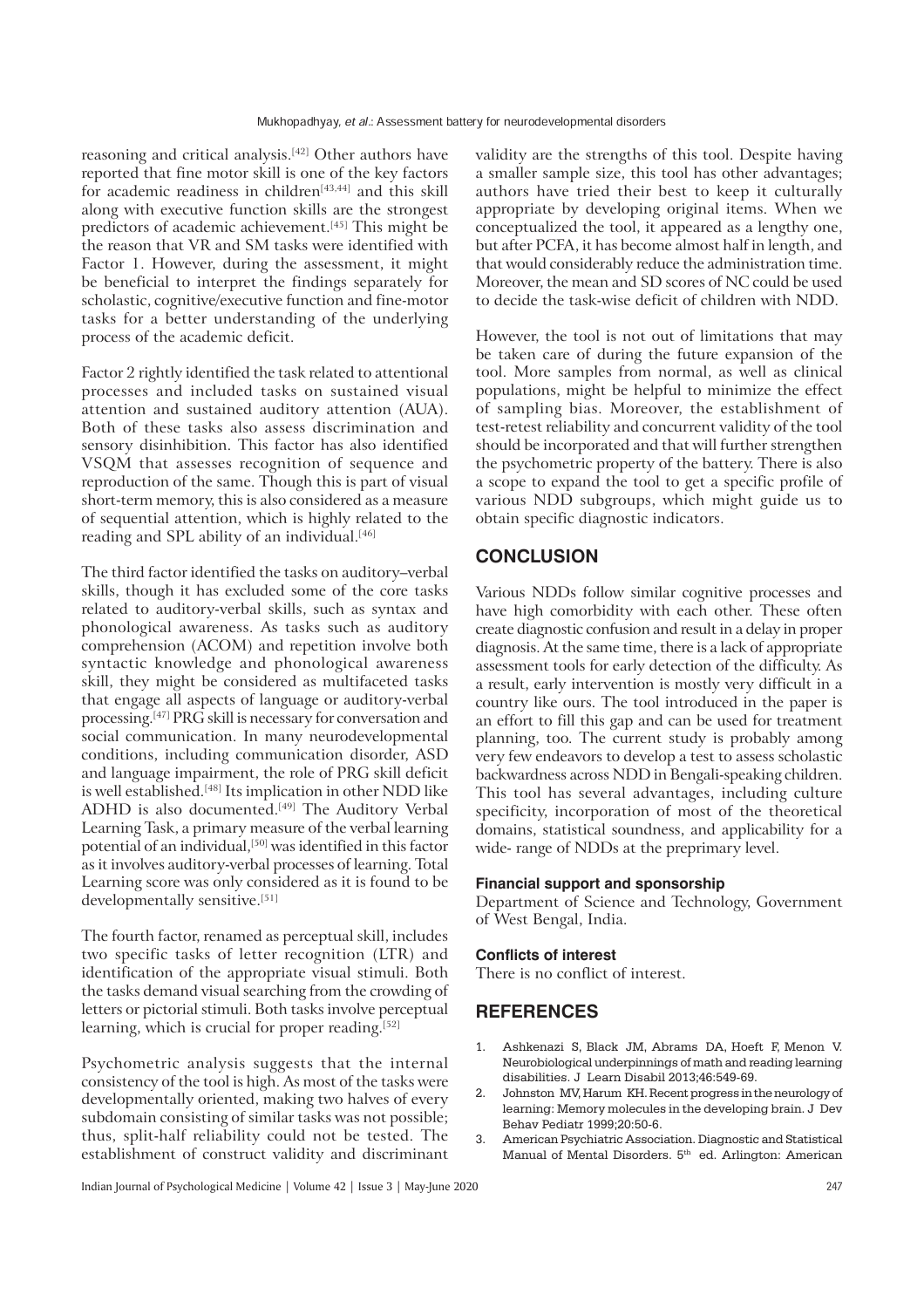Psychiatric Association; 2013. p. 5-85.

- Kelly DP, Aylward GP. Identifying school performance  $\overline{4}$ . problems in the pediatric office. Pediatr ANN; 2005. p. 288-298.
- The Rights of Persons with Disabilities Act, 2016, Gazette .5. of India (Extra-Ordinary); 28 Dec, 2016. Available from: http://www.disabilityaffairs.gov.in/upload/uploadfiles/ files/RPWD/ACT/2016.pdf. [Last accessed on 2019 Apr 06].
- 6. Coch D, Dawson G, Fischer KW, editors. Human Behavior, Learning, and the Developing Brain: Atypical Development. Guilford Press; 2007.
- Swanson HL, Information processing theory and learning  $7\overline{ }$ disabilities: An overview. J Learn Disabil 1987;20:3-7.
- Atkinson RC, Shiffrin RM. The control processes of 8. short-term memory-suppes-corpus.stanford.edu 21. 1971. p. 89-195.
- 9. Diamond A, Lee K. Interventions shown to aid executive functions development in children 4-12 years old. Science 2011:333:959-64.
- 10. Tallal P. Improving language and literacy is a matter of time. Nat Rev Neurosci 2004;5:721-8.
- 11. Hämäläinen JA, Salminen HK, Leppänen PHT. Basic auditory processing deficits in dyslexia: Systematic review of the behavioral and event-related potential/field evidence. J Learn Disabil 2012;46:413-27.
- 12. Vidyasagar TR, Pammer K. Dylexia: Deficit in visuospatial attention, not in phonological processing. Trends Cogn Sci 2010;14:57-63.
- 13. Facoetti A, Zorzi M, Cestnick L, Lorusso ML, Molteni M, Paganoni P, et al. The relationship between visuo-spatial attention and nonword reading in developmental dyslexia. Cogn Neuropsychol 2006;23:841-55.
- 14. Lemer J. Learning Disabilities: Theories, Diagnosis, and Teaching Strategies. Boston: Hotlghton Miflin Company; 2000. p. 35-60.
- 15. Ansari D. Neurocognitive approaches to developmental disorders of numerical and mathemetical cognition. The perils of neglecting development. Learn Individual Differences 2010:20:123-9.
- 16. Berk LE. Child Development. 3rd ed. Prentice Hall India; 1996. p. 265-77.
- 17. Lerner JW. Children with Learning Disabilities: Theories, Diagnosis, and Teaching Strategies. Houghton Mifflin; 1996.
- 18. Nunnally JC. Psychometric theory 3E. Tata McGraw-Hill Education: 1994.
- 19. Swarup S, Mehta DH. Behavioural Checklist for Screening the Learning Disabled (BCSLD). Delhi: Prasad Psycho Corporation: 2008.
- 20. Bhatia CM. M Bhatia's Performance Tests of Intelligence under Indian Conditions. London, England: Oxford University Press; 1955.
- 21. Hirisave U, Oommen A, Kapur M. Psychological Assessment of Children in the Clinical Setting. NIMHANS Index of Specific Learning Disabilities. Bangalore: Samudra Offset Printers: 2006.
- 22. Eaves RC, Milner B. The criterion-related validity of the Childhood Autism Rating Scale and the Autism Behavior Checklist. J Abnorm Child Psychol 1993;21:481-91.
- 23. Conners CK. Manual for Conners' Rating Scales. Toronto: Multi-Health Systems; 1990.
- 24. Karanth P. Linguistic Profile Test, Normative data. J All India Institute Speech Hearing. Vol XXI. 1990.
- 25. Phelps-Terasaki D & Phelps-Gunn T (2007). Test of Pragmatic Language 2 Second Edition Test of Pragmatic Language: Examiner's Manual. 2 ed. Shoal Creek Boulevard, Austin, Texas: Pro-ed Inc, 2007.
- SPSS Inc. SPSS Statistics for Windows, Version 15.0. Chicago;  $26 -$ 2008.
- 27. Maccallum RC, Widaman KF, Zhang S, Hong S. Sample size in factor analysis. Psychol Methods 1999;4:84-99.
- 28. Shapiro BK. Academic underachievement: A neurodevelopmental perspective. Rev Méd Clín Las Condes 2011;22:211-7.
- $29.$ Kelly DP, Natale MJ. Neurodevelopmental function and dysfunction in the school age child. Nelson Textbook of Pediatrics. 20<sup>th</sup> ed. New York: Elsevier; 2016. p. 192-9.
- 30. Piek JP, Pitcher TM, Hay DA. Motor coordination and kinaesthesis in boys with attention deficit-hyperactivity disorder. Dev Med Child Neurol 1999;41:159-65.
- 31. Berquin PC, Giedd JN, Jacobsen LK, Hamburger SD, Krain AL, Rapoport JL, et al. Cerebellum in attention-deficit hyperactivity disorder: A morphometric MRI study. Neurology 1998;50:1087-93.
- 32. Castellanos FX, Giedd JN, Berquin PC, Walter JM, Sharp W, Tran T, et al. Quantitative brain magnetic resonance imaging in girls with attention-deficit/hyperactivity disorder. Arch Gen Psychiatry 2001;58:289-95.
- 33. Geuze RH, Kalverboer AF. Tapping a rhythm: A problem of timing for children who are clumsy and dyslexic. Adapt Phys Activ Q 1994;11:203-13.
- 34. Hill EL, Bishop DV, Nimmo-Smith I. Representational gestures in developmental coordination disorder and specific language impairment: Error-types and the reliability of ratings. Hum Mov Sci 1998;17:655-78.
- 35. Leary MR, Hill DA, Moving on: Autism and movement disturbance. Ment Retard 1996;34:39-53.
- 36. Moll K, Göbel SM, Gooch D, Landerl K, Snowling MJ. Cognitive risk factors for specific learning disorder: Processing speed, temporal processing, and working memory. J Learn Disabil 2016;49:272-81.
- 37. Rack JP. Dyslexia: The phonological deficit hypothesis. In: Dyslexia in Children. Routledge; 2017. p. 5-37.
- 38. Skagerlund K, Träff U. Number processing and heterogeneity of developmental dyscalculia: Subtypes with different cognitive profiles and deficits. J Learn Disabil 2016;49:36-50.
- 39. Rowe ML, Leech KA, Cabrera N, Going beyond input quantity: Wh-questions matter for toddlers' language and cognitive development. Cogn Sci 2017:41:162-79.
- 40. Sesma HW, Mahone EM, Levine T, Eason SH, Cutting LE. The contribution of executive skills to reading comprehension. Child Neuropsychol 2009;15:232-46.
- 41. Czapka S, Klassert A, Festman J. Executive functions and language: Their differential influence on mono-vs. multilingual spelling in primary school. Front Psychol 2019:10:97.
- 42. Vellutino FR, Scanlon DM. The Interactive Strategies approach to reading intervention. Contemporary Educ Psychol 2002:27:573-635.
- 43. McPhillips M, Jordan-Black JA. The effect of social disadvantage on motor development in young children: A comparative study. J Child Psychol Psychiatry 2007;48:1214-22.
- 44. Mukhopadhyay P.Roy PK. Bhattacharya L. Piagetian concept of cognitive development in urban Indian elementary school students. Indian J Psychometry 2015:24:10-21.
- 45. Cameron CE, Brock LL, Murrah WM, Bell LH, Worzalla SL, Grissmer, D. et, al. Fine motor skills and executive function both contribute to kindergarten achievement. Child Dev 2012:83:1229-44.
- 46. Li Q, Saiki J. The effects of sequential attention shifts within visual working memory. Front Psychol 2014:5:965.
- 47. Klem M, Melby-Lervåg M, Hagtvet B, Lyster SA,

Indian Journal of Psychological Medicine | Volume 42 | Issue 3 | May-June 2020